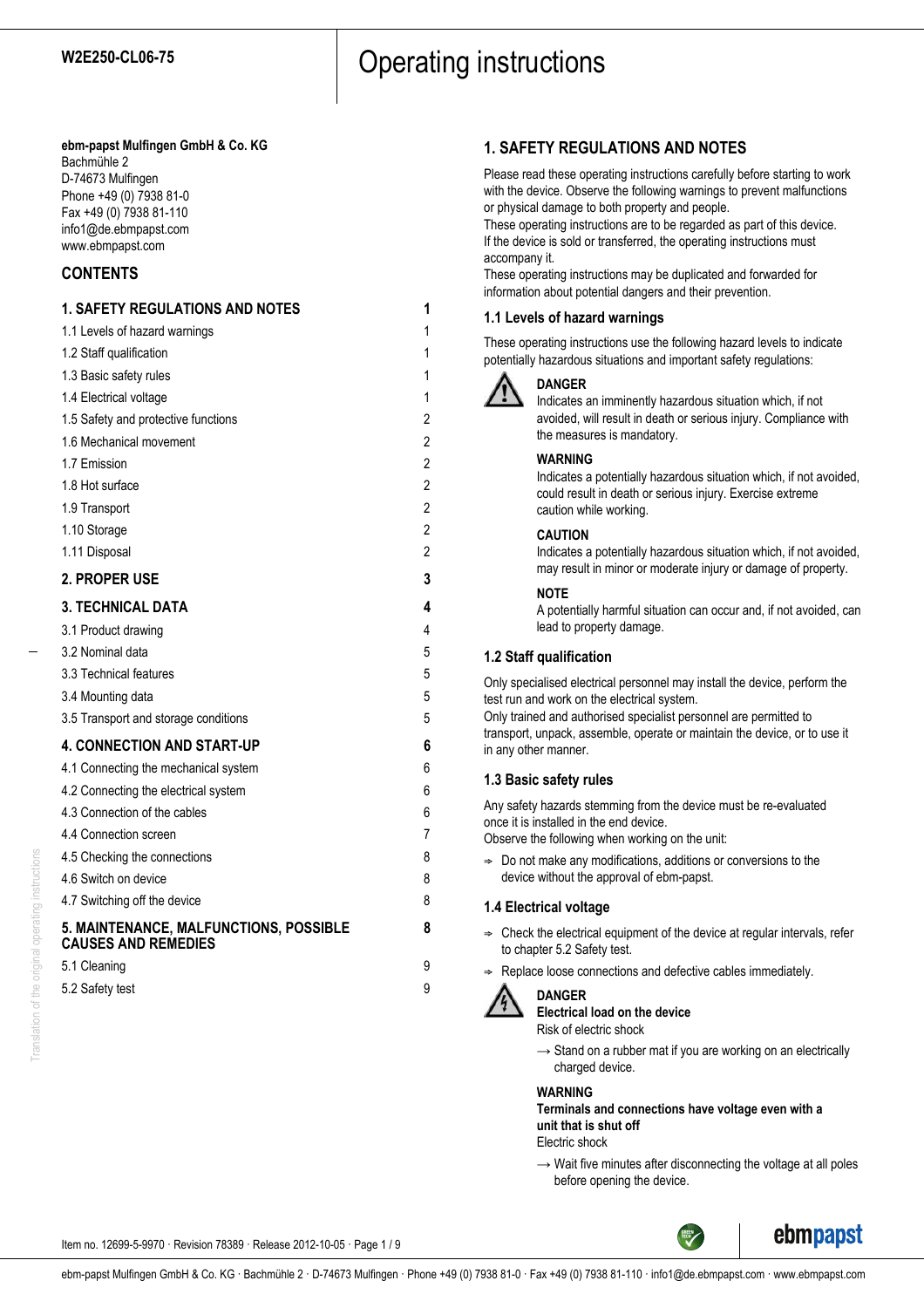#### **CAUTION**

**In the event of failure, there is electric voltage at the rotor and impeller**

The rotor and impeller are base insulated.

 $\rightarrow$  Do not touch the rotor and impeller once they are installed.

## **CAUTION**

## **The motor restarts automatically when operating voltage is applied, e.g. after a power failure.**

Danger of injury

- $\rightarrow$  Keep out of the danger zone of the device.
- $\rightarrow$  When working on the device, switch off the mains supply voltage and secure the latter from being switched on again.
- $\rightarrow$  Wait until the device stops.

## **1.5 Safety and protective functions**



**DANGER**

**Missing safety device and non-functioning safety device** If there is no safety device, you could be seriously injured, for example by reaching into the running device with your hands.

- $\rightarrow$  Operate the device only with a fixed and isolating safety protection and a fixed guard grille. The guard must withstand the kinetic energy of a fan blade detaching at maximum speed.
- $\rightarrow$  The device is a built-in component. You, the owner/ operator, are responsible for providing adequate protection for the device.
- $\rightarrow$  Shut down the device immediately if you detect a missing or ineffective protective feature.

## **1.6 Mechanical movement**



#### **DANGER Rotating device**

Body parts that come into contact with the rotor and impeller can be injured.

- $\rightarrow$  Secure the device against accidental contact.
- $\rightarrow$  Before working on the system/machine, wait until all parts have come to a standstill.

## **WARNING**

#### **Rotating device**

Long hair, loose items of clothing and jewellery could become entangled and pulled into the device. You could be injured.

- $\rightarrow$  Do not wear any loose clothing or jewellery while working on rotating parts.
- $\rightarrow$  Protect long hair by wearing a cap.

## **1.7 Emission**

#### **WARNING**

**Depending on the installation and operating conditions, a sound pressure level greater than 70 dB(A) may arise.** Danger of noise-induced hearing loss

- $\rightarrow$  Take appropriate technical safety measures.
- $\rightarrow$  Protect operating personnel with appropriate safety equipment, e.g. hearing protection.
- $\rightarrow$  Also observe the requirements of local agencies.

## **1.8 Hot surface**



## **CAUTION**

**High temperature at the motor housing** Danger of burn injuries

 $\rightarrow$  Ensure that sufficient protection against accidental contact is provided.

## **1.9 Transport**

## **NOTE**

#### **Transport of device**

- $\rightarrow$  Transport the device in its original packaging only.
- $\rightarrow$  Secure the device so that it does not slip, e.g. by using a clamping strap.

#### **1.10 Storage**

- $\Rightarrow$  Store the device, partially or fully assembled, in a dry and weatherproof manner in the original packing in a clean environment.
- $\Rightarrow$  Protect the device from environmental impacts and dirt until the final installation.
- We recommend storing the device for a maximum up to one year to guarantee proper operation and longest possible service life.
- $\Rightarrow$  Even devices explicitly suited for outdoor use are to be stored as described prior to being commissioned.
- $\Rightarrow$  Maintain the storage temperature, see chapter 3.5 Transport and storage conditions.

## **1.11 Disposal**

When disposing of the device, please comply with all relevant requirements and regulations applicable in your country.





Item no. 12699-5-9970 · Revision 78389 · Release 2012-10-05 · Page 2 / 9

Translation of the original operating instructions Translation of the original operating instructions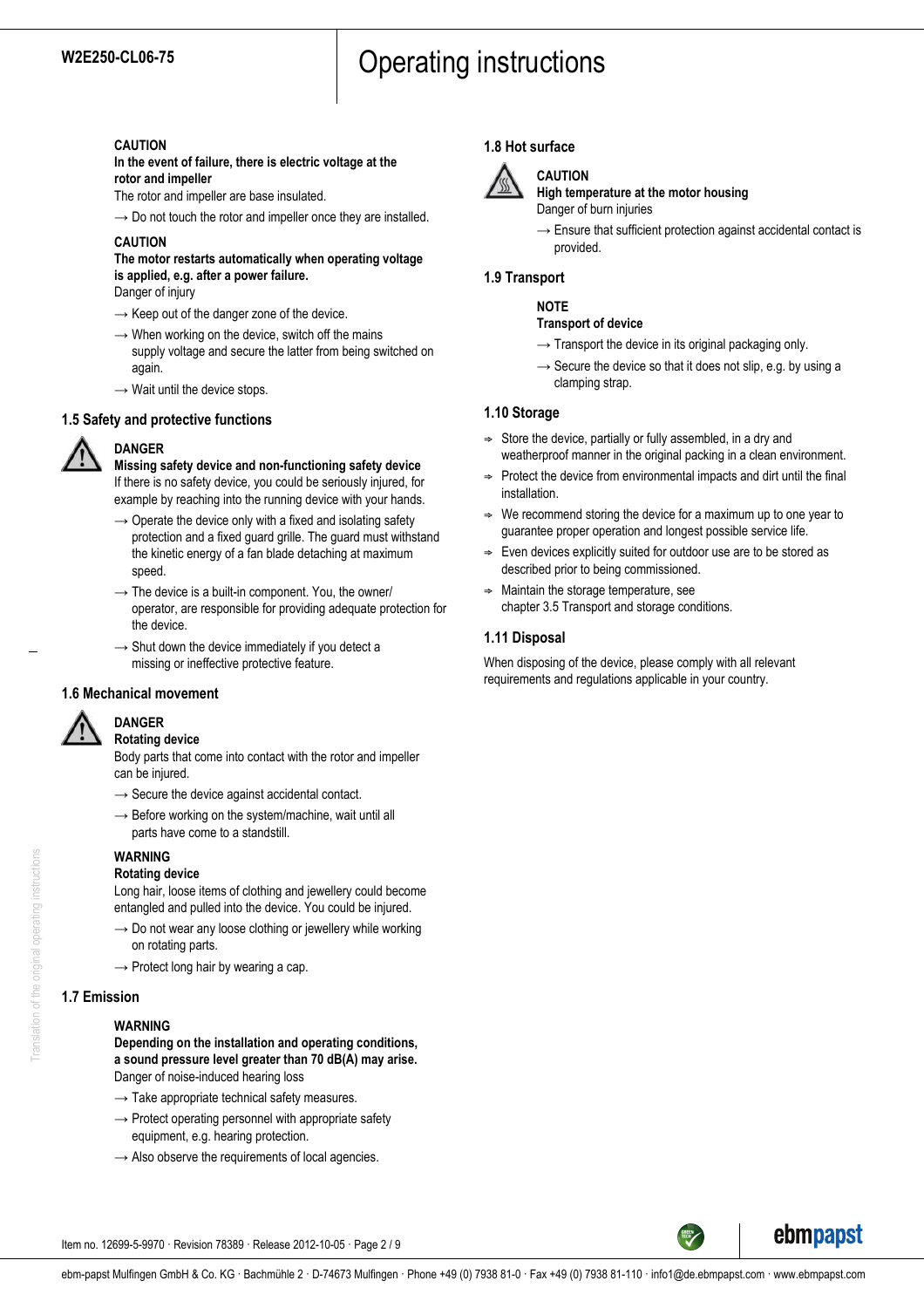## **2. PROPER USE**

The device is exclusively designed as a built-in device for moving air according to its technical data.

Any other or secondary use is deemed improper and constitutes a misuse of the device.

Installations on the customer's side must meet the mechanical, thermal and service life-related stresses that can occur.

#### **Proper use also includes:**

- Moving air with a density of 1.2 kg/m<sup>3</sup>.
- Using the device in accordance with the permitted ambient temperature, see chapter 3.5 Transport and storage conditions and chapter 3.2 Nominal data.
- Operating the device with all protective features in place.
- Minding the operating instructions.

#### **Improper use**

Using the device in the following ways is particularly prohibited and may cause hazards:

- Operating the device with an imbalance, e.g. caused by dirt deposits or icing.
- Moving air that contains abrasive particles.
- Moving highly corrosive air, e.g. salt spray mist. Exceptions are devices that are intended for salt spray mist and protected accordingly.
- Moving air that contains dust pollution, e.g. suctioning off saw dust.
- Operating the device close to flammable materials or components.
- Operating the device in an explosive atmosphere.
- Using the device as a safety component or for taking on safetyrelated functions.
- Operation with completely or partially disassembled or modified protective features.
- In addition, all application options that are not listed under proper use.



Item no. 12699-5-9970 · Revision 78389 · Release 2012-10-05 · Page 3 / 9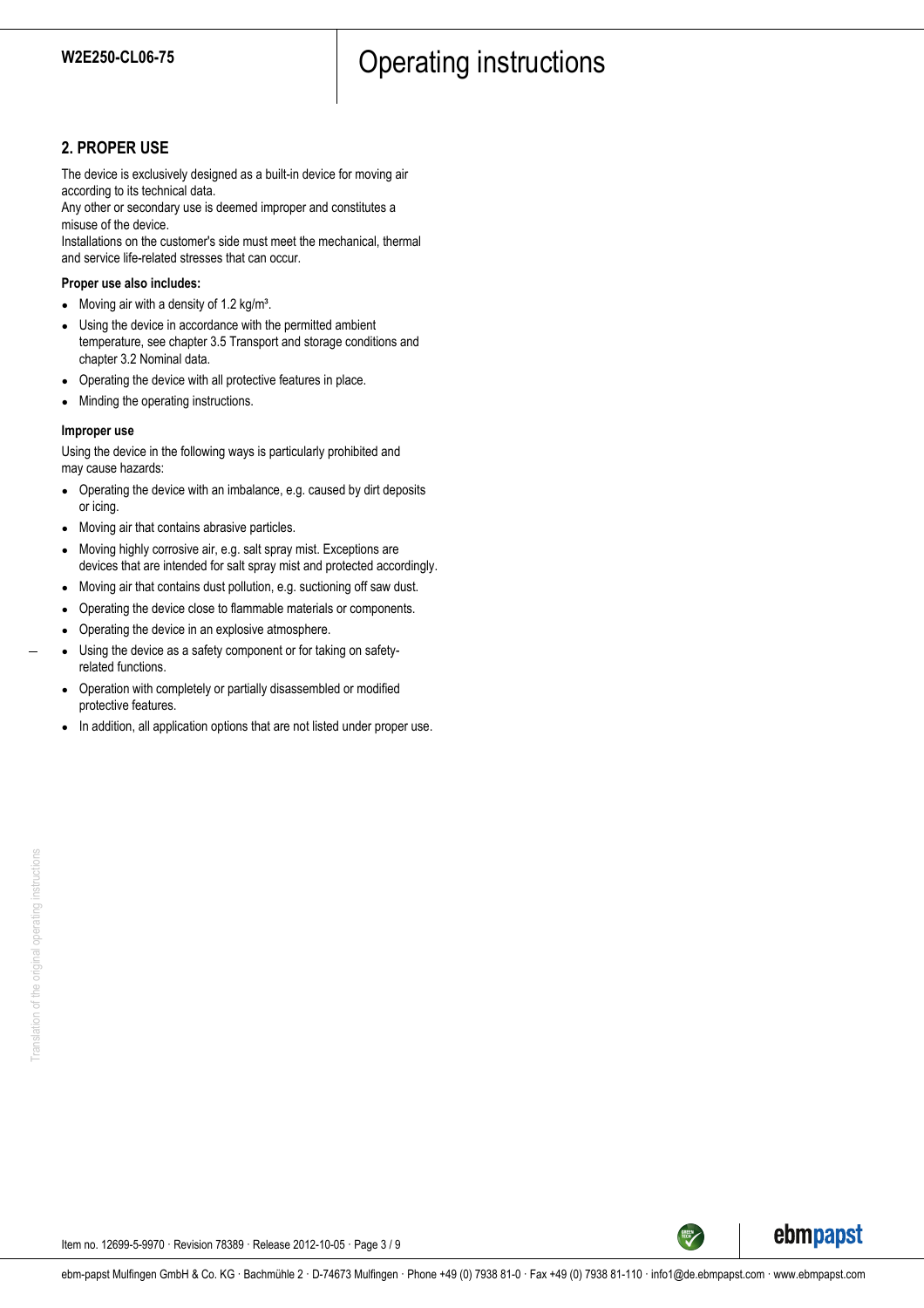# W2E250-CL06-75 **Operating instructions**

## **3. TECHNICAL DATA**

## **3.1 Product drawing**





All measures have the unit mm.

| -<br>. <i>.</i> .<br>Direction<br>া air flow                                                                     |
|------------------------------------------------------------------------------------------------------------------|
| <b>PVI</b><br>crimped<br>лı.<br>$\sim$<br>nnection<br>⊩lıne<br>hrooc<br>tips<br>COP<br>leau.<br>ulass<br>ີ<br>., |



TECH

Item no. 12699-5-9970 · Revision 78389 · Release 2012-10-05 · Page 4 / 9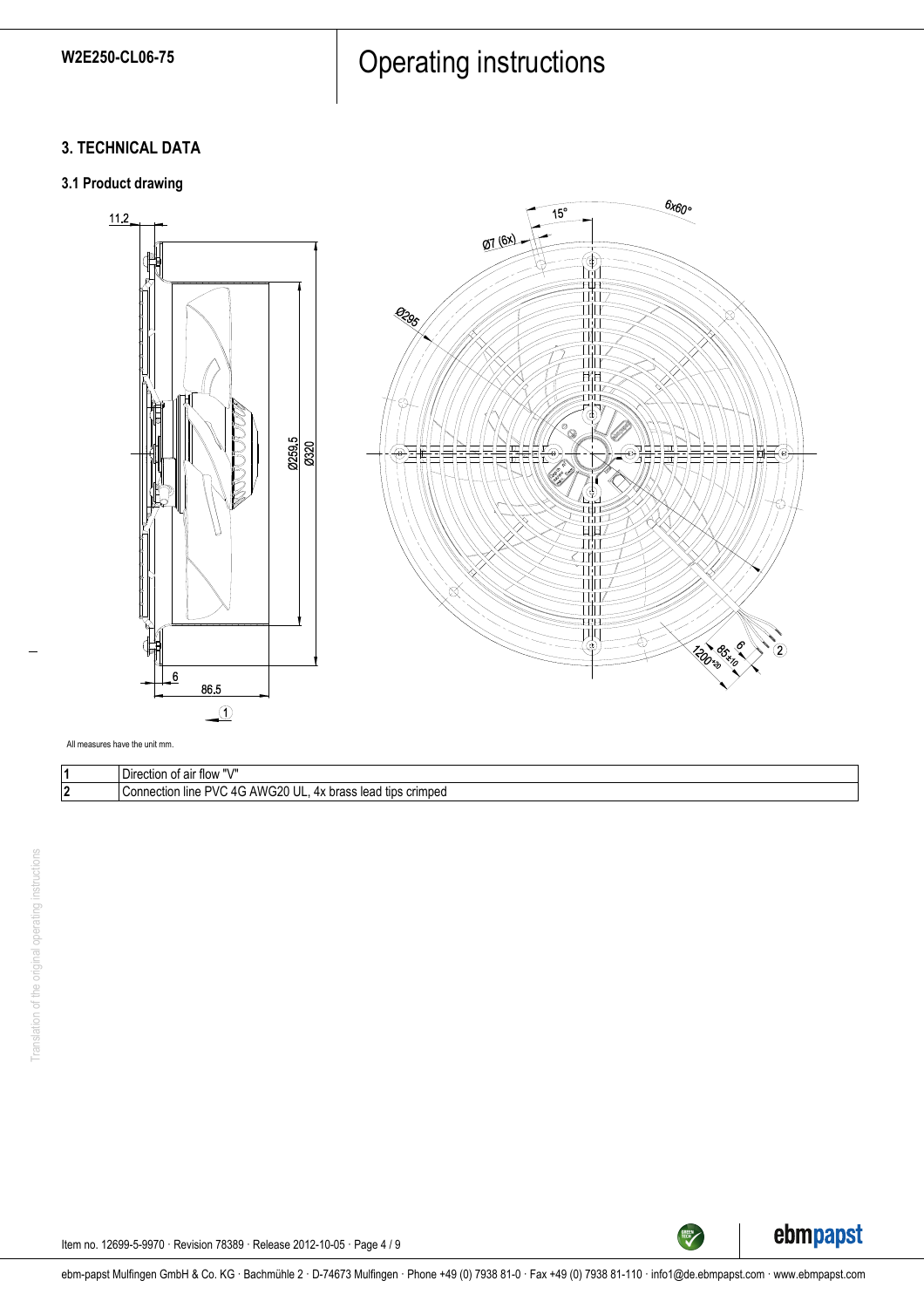## **3.2 Nominal data**

| Motor                     | M2E068-CF |         |
|---------------------------|-----------|---------|
| Phase                     | $1 -$     | $1 -$   |
| Nominal voltage / VAC     | 230       | 230     |
| Frequency / Hz            | 50        | 60      |
| Type of data definition   | fa        | fa      |
| Valid for approval /      | <b>CE</b> | СE      |
| standard                  |           |         |
| Speed / min-1             | 2450      | 2600    |
| Power input / W           | 115       | 150     |
| Current draw / A          | 0.51      | 0.66    |
| Motor capacitor / $\mu$ F | 3         | 3       |
| Capacitor voltage / VDB   | 400       | 400     |
| <b>Capacitor standard</b> | P0 (CE)   | P0 (CE) |
| Max. back pressure / Pa   | 120       | 85      |
| Min. ambient              | -25       | $-25$   |
| temperature / °C          |           |         |
| Max. ambient              | 65        | 50      |
| temperature / °C          |           |         |
| Starting current / A      | 0.88      | 0.87    |

ml = max. load · me = max. efficiency · fa = running at free air cs = customer specs · cu = customer unit

Subject to alterations

#### **3.3 Technical features**

| <b>Mass</b>                  | 2.2 kg                                    |
|------------------------------|-------------------------------------------|
| <b>Size</b>                  | 250 mm                                    |
| Surface of rotor             | Coated in black                           |
| <b>Material of blades</b>    | Sheet steel, coated in black              |
| <b>Material of wall ring</b> | Sheet steel, pre-galvanised and coated in |
|                              | black plastic (RAL 9005)                  |
| Material of guard grille     | Steel, coated in black plastic (RAL9005)  |
| Number of blades             | 7                                         |
| Direction of air flow        | "\/"                                      |
| Direction of rotation        | Counter-clockwise, seen on rotor          |
| Type of protection           | IP 44; Depending on installation and      |
|                              | position                                  |
| <b>Insulation class</b>      | "B"                                       |
| <b>Humidity class</b>        | $F1-2$                                    |
| <b>Mounting position</b>     | Any                                       |
| Condensate discharge         | Rotor-side                                |
| holes                        |                                           |
| <b>Operation mode</b>        | S <sub>1</sub>                            |
| <b>Motor bearing</b>         | <b>Ball bearing</b>                       |
| Touch current acc.           | $< 0.75 \text{ mA}$                       |
| IEC 60990 (measuring         |                                           |
| network Fig. 4, TN           |                                           |
| system)                      |                                           |
| <b>Motor protection</b>      | Thermal overload protector (TOP) wired    |
|                              | internally                                |
| Cable exit                   | Variable                                  |
| <b>Protection class</b>      | I (if protective earth is connected by    |
|                              | customer)                                 |
| <b>Product conforming</b>    | EN 60335-1; CE                            |
| to standard                  |                                           |
| Approval                     | UL 1004-1; CSA C22.2 Nr.100               |



For cyclic speed loads, note that the rotating parts of the device are designed for maximum one million load cycles. If you have specific questions, contact ebm-papst for support.

#### **3.4 Mounting data**

For depth of screw, see chapter 3.1 Product drawing

 $\Rightarrow$  Secure the mounting screws against accidentally coming loose (e.g. by using self-locking screws).

| Strength class for |  |
|--------------------|--|
| mounting screws    |  |
|                    |  |

You can obtain additional mounting data from the product drawing if necessary.

#### **3.5 Transport and storage conditions**

 $\Rightarrow$  Use the device in accordance with its protection type.

| Max. permissible    | $+80 °C$ |
|---------------------|----------|
| ambient motor temp. |          |
| (transp./ storage)  |          |
| Min. permissible    | - 40 °C  |
| ambient motor temp. |          |
| (transp./storage)   |          |

Translation of the original operating instructions

Translation of the original operating instructions



Item no. 12699-5-9970 · Revision 78389 · Release 2012-10-05 · Page 5 / 9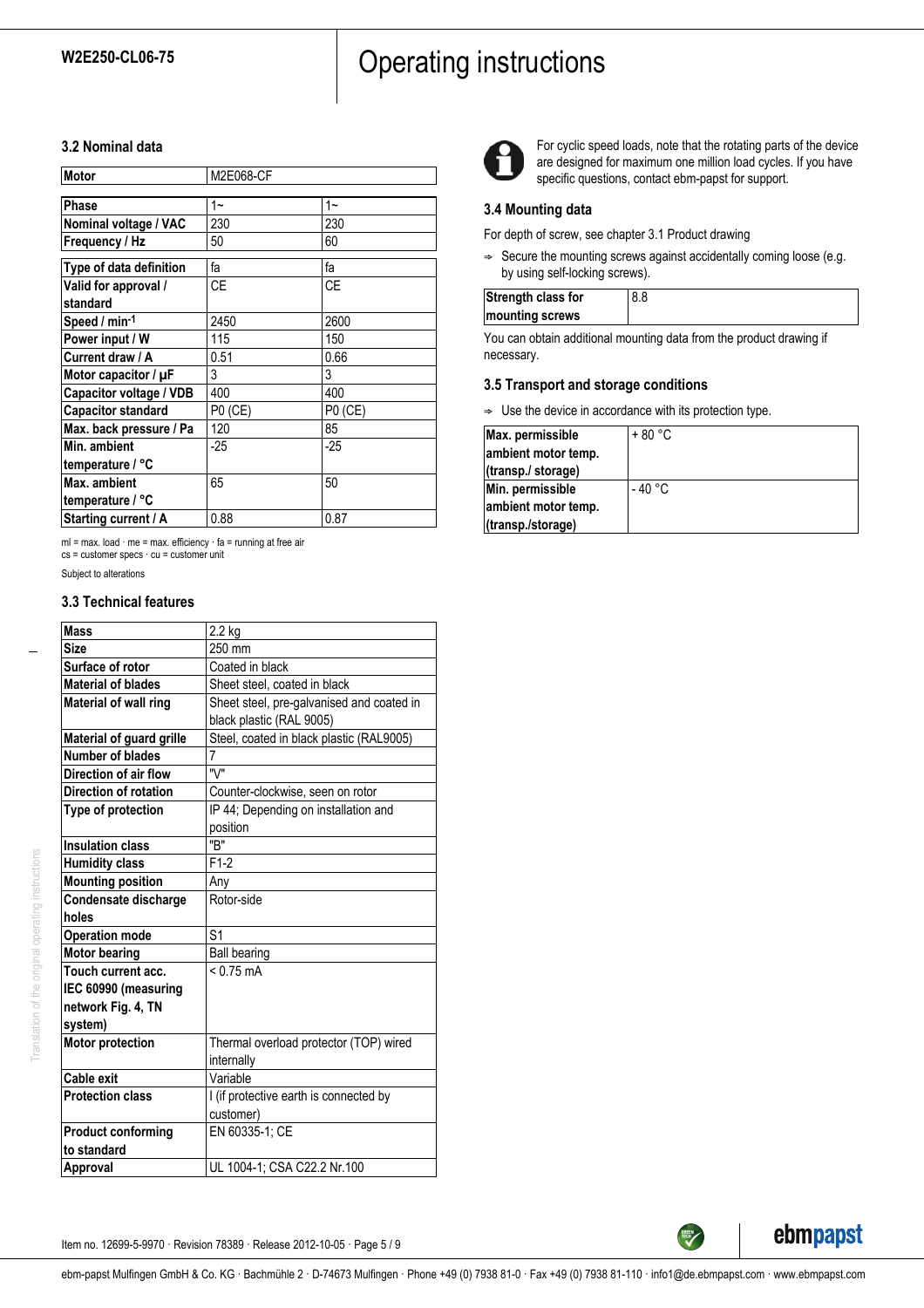## **4. CONNECTION AND START-UP**

## **4.1 Connecting the mechanical system**



## **CAUTION**

**Cutting and crushing hazard when removing the device from the packaging** Blades can be bent

- $\rightarrow$  Carefully remove the device from its packaging, only touching the wall ring. Make sure to avoid any shock.
- $\rightarrow$  Wear safety shoes and cut-resistant safety gloves.
- ; Check the device for transport damage. Damaged devices must no longer be installed.
- $\Rightarrow$  Install the undamaged device according to your application.

## **4.2 Connecting the electrical system**



## **DANGER**

**Electric voltage on the device** Electric shock

- $\rightarrow$  Always install a protective earth first.
- $\rightarrow$  Check the protective earth.



#### **DANGER Incorrect insulation**

Risk of fatal injury from electric shock

- $\rightarrow$  Use only cables that meet the specified installation requirements for voltage, current, insulation material, load etc.
- $\rightarrow$  Route cables such that they cannot be touched by any rotating parts.

## **CAUTION**

## **Electrical voltage**

The fan is a built-in component and features no electrically isolating switch.

- $\rightarrow$  Only connect the fan to circuits that can be switched off with an all-pole separating switch.
- $\rightarrow$  When working on the fan, you must switch off the installation/machine in which the fan is installed and secure it from being switched on again.

## **NOTE**

## **Water penetration into leads or wires**

Water enters at the cable end on the customers side and can damage the device.

 $\rightarrow$  Make sure that the cable end is connected in a dry environment.



Connect the device only to circuits that can be switched off using an all-pole disconnecting switch.

## **4.2.1 Prerequisites**

- $\Rightarrow$  Check whether the data on the type plate agree with the connection data and the data of the operating capacitor.
- Before connecting the device, ensure that the supply voltage matches the operating voltage of the device.
- ; Only use cables designed for current according to the type plate. For determining the cross-section, follow the basic principles in accordance with EN 61800-5-1. The protective earth must have a cross-section equal to or greater than the outer conductor crosssection.

We recommend the use of 105°C cables. Ensure that the minimum cable cross-section is at least AWG26/0.13 mm².

#### **4.2.2 Voltage control**



With open loop speed control using transformers or electronic voltage regulators (e.g. phase angle control), excessive current may occur.

In addition, noises can occur with phase angle control depending on the mounting situation.

## **4.2.3 Frequency inverter**



Fit sinusoidal filters that work on all poles (live-live and liveearth) between the frequency inverter and the motor for operation with frequency inverters. Depending on how the device is installed, noises may occur.

## **4.3 Connection of the cables**

External leads are brought out of device.

- $\Rightarrow$  First connect the "PE" (protective earth) connection.
- Connect the lines according to your application. When doing so, observe chapter 4.4 Connection screen.



ebmpapst

Item no. 12699-5-9970 · Revision 78389 · Release 2012-10-05 · Page 6 / 9

Translation of the original operating instructions Translation of the original operating instructions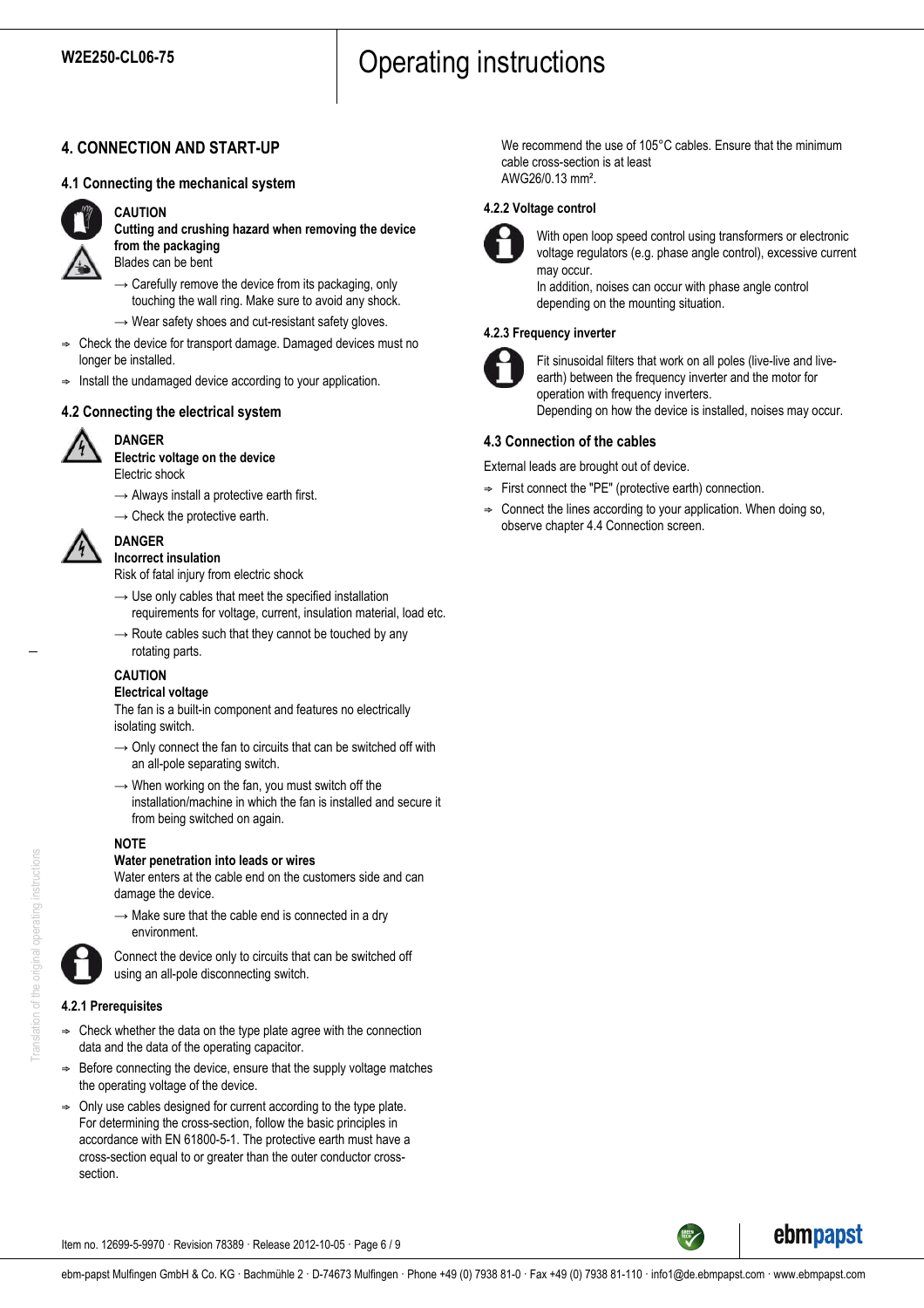# W2E250-CL06-75 **Operating instructions**

**4.4 Connection screen**



| U1             | blue         |
|----------------|--------------|
| -<br><u>_</u>  | l brown      |
| U <sub>2</sub> | black        |
| PE             | green/yellow |



TECH<sup>TECH</sup>

Item no. 12699-5-9970 · Revision 78389 · Release 2012-10-05 · Page 7 / 9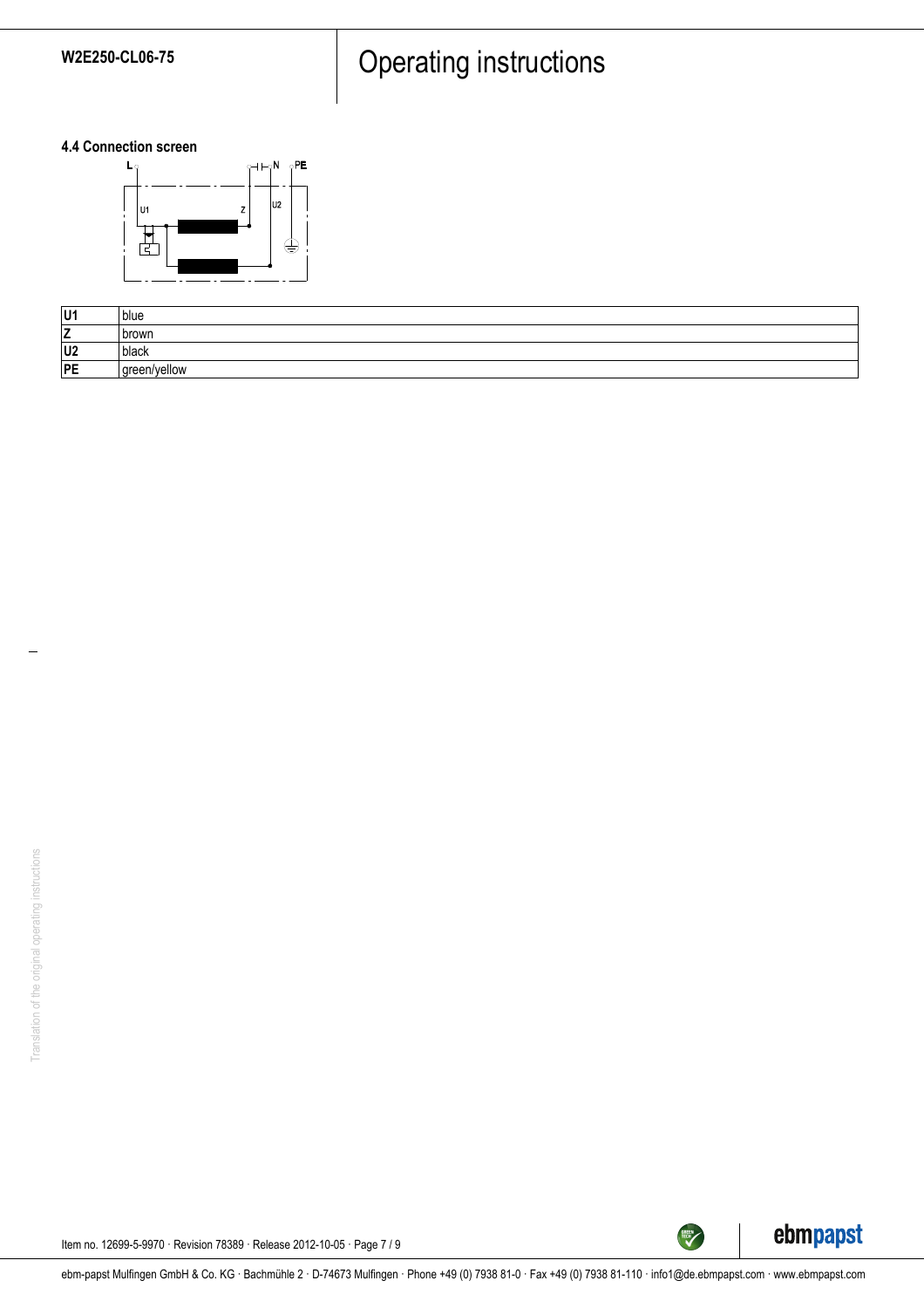## **4.5 Checking the connections**

- $\Rightarrow$  Make sure that the power is off (all phases).
- $\Rightarrow$  Secure it from being switched on again.
- $\Rightarrow$  Check the correct fit of the connection lines.

## **4.6 Switch on device**



**WARNING Hot motor housing** Fire hazard

- $\rightarrow$  Ensure that no combustible or flammable materials are located close to the fan.
- $\Rightarrow$  Inspect the device for visible external damage and the proper function of the protective features before switching it on.
- ; Check the air flow paths of the fan for foreign objects and remove any that are found.
- $\Rightarrow$  Apply the nominal voltage to the voltage supply.

## **4.7 Switching off the device**

- $\Rightarrow$  Disconnect the device from the supply voltage at the main switch for the supply line.
- When disconnecting, be sure to disconnect the earth wire connection last.

## **5. MAINTENANCE, MALFUNCTIONS, POSSIBLE CAUSES AND REMEDIES**

Do not perform any repairs on your device. Return the device to ebmpapst for repair or replacement.

### **WARNING**

**Terminals and connections have voltage even with a unit that is shut off**

Electric shock

 $\rightarrow$  Wait five minutes after disconnecting the voltage at all poles before opening the device.

#### **CAUTION**

**Electrical load on the capacitor after device is switched off** Electric shock, risk of injury

 $\rightarrow$  Discharge the capacitors before working on the device.

## **CAUTION**

**The motor restarts automatically when operating voltage is applied, e.g. after a power failure.** Danger of injury

- $\rightarrow$  Keep out of the danger zone of the device.
- $\rightarrow$  When working on the device, switch off the mains supply voltage and secure the latter from being switched on again.
- $\rightarrow$  Wait until the device stops.



If the device remains out of use for some time, e.g. when in storage, we recommend switching the device on for at least two hours to allow any condensate to evaporate and to move the bearings.

| <b>Malfunction/error</b> | Possible cause        | Possible remedy         |
|--------------------------|-----------------------|-------------------------|
| Impeller running         | Imbalance in rotating | Clean the device; if    |
| roughly                  | parts                 | imbalance is still      |
|                          |                       | evident after           |
|                          |                       | cleaning, replace the   |
|                          |                       | device.                 |
|                          |                       | If you have             |
|                          |                       | attached any weight     |
|                          |                       | clips during cleaning,  |
|                          |                       | make sure to            |
|                          |                       | remove them             |
|                          |                       | afterwards.             |
| Motor does not turn      | Mechanical blockage   | Switch off, de-         |
|                          |                       | energise, and           |
|                          |                       | remove mechanical       |
|                          |                       | blockage.               |
|                          | Mains supply          | Check mains supply      |
|                          | voltage faulty        | voltage,                |
|                          |                       | restore power           |
|                          |                       | supply.                 |
|                          | Faulty connection     | De-energise, correct    |
|                          |                       | connection, see         |
|                          |                       | connection diagram.     |
|                          | Thermal overload      | Allow motor to cool     |
|                          | protector responded   | off, locate and rectify |
|                          |                       | cause of error, if      |
|                          |                       | necessary cancel        |
|                          |                       | restart lock-out        |